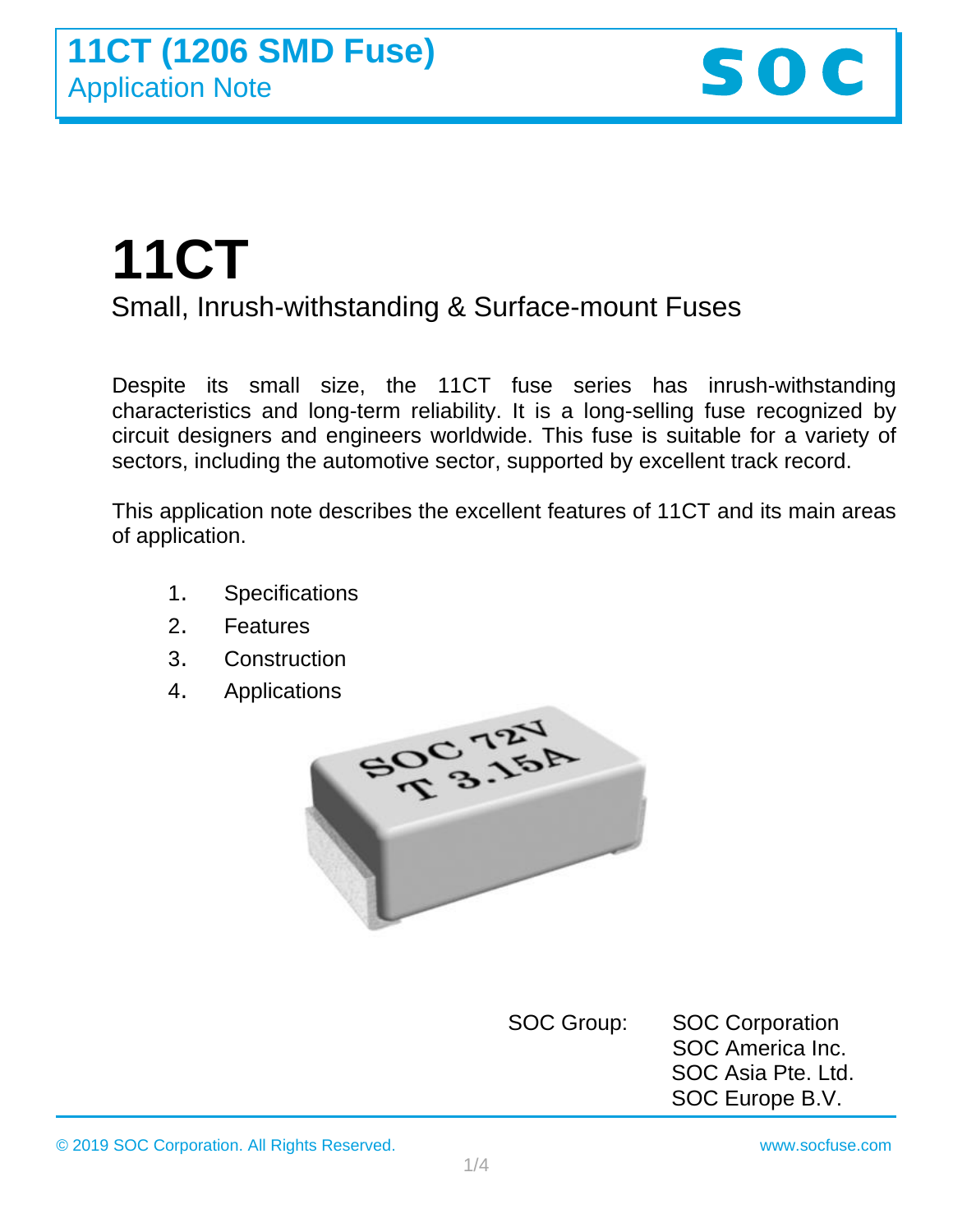# **11CT (1206 SMD Fuse)** Application Note



## **Specifications**

| (1) Rated voltage |  |
|-------------------|--|
|-------------------|--|

e

 $(2)$  Rated current 100mA – 10A

Cartridge Fuse Design

- (3) Rated breaking capacity 50A
- 

 $DC72V$ (4) Certifications UL Recognized: UL248-1, UL248-14 CSA Certified: CSA C22.2 No. 248.1, CSA C22.2 No.248.14

#### **Features**

#### 1. Excellent breaking performance Cartridge Fuse Design

The miniaturization of circuit boards along with the down-sizing of equipment is an ongoing trend, while battery performance continues to improve. Therefore, the risk of accidental over-current leading to smoke or fire is increasing. Thanks to the innovative design of the inner structure despite its small size, 11CT is capable of interrupting the over-current up to 50 A at DC72V.

\* We also have a DC86V11CT series operable at DC86V. Please contact our sales offices for any enquiries.

2. Inrush-withstanding capability to backup switching devices

In an electronic circuit, switching devices such as FET control the flow of current. If a switching device malfunctions, wires and critical components such as IC could be damaged due to the relatively large current lasting for a prolonged time. Therefore, as a backup to the failure of switching devices, fuses should have inrush-withstanding capability. A conventional method of giving inrush-withstanding capability has been to use low-melting-point alloy. However, in this case, the depletion of durability for prolonged use was a major challenge.

As explained in the I-t curves (below), the drop of current in the area of longer pre-arching time shows the decline of current for a prolonged period. SOC's specific structure of fuse element made both inrush-withstanding capability and long-term reliability possible, which are critical to backup switching devices.

\*We also have an 11CF series with quick-acting capability. Please contact our sales offices for any enquiries.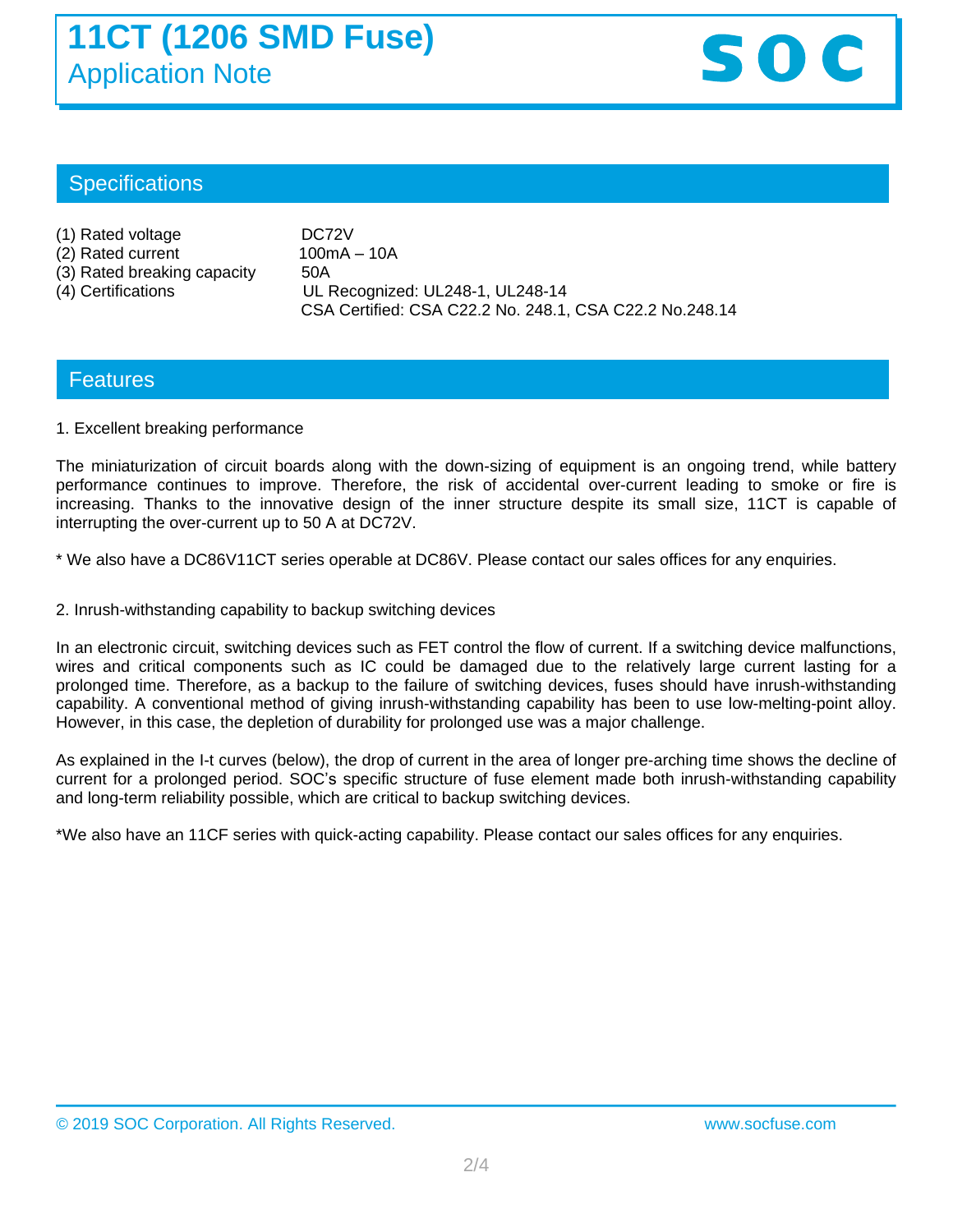

I-t curves (example)



## **Construction**

e



*©* 2019 SOC Corporation. All Rights Reserved. www.socfuse.com